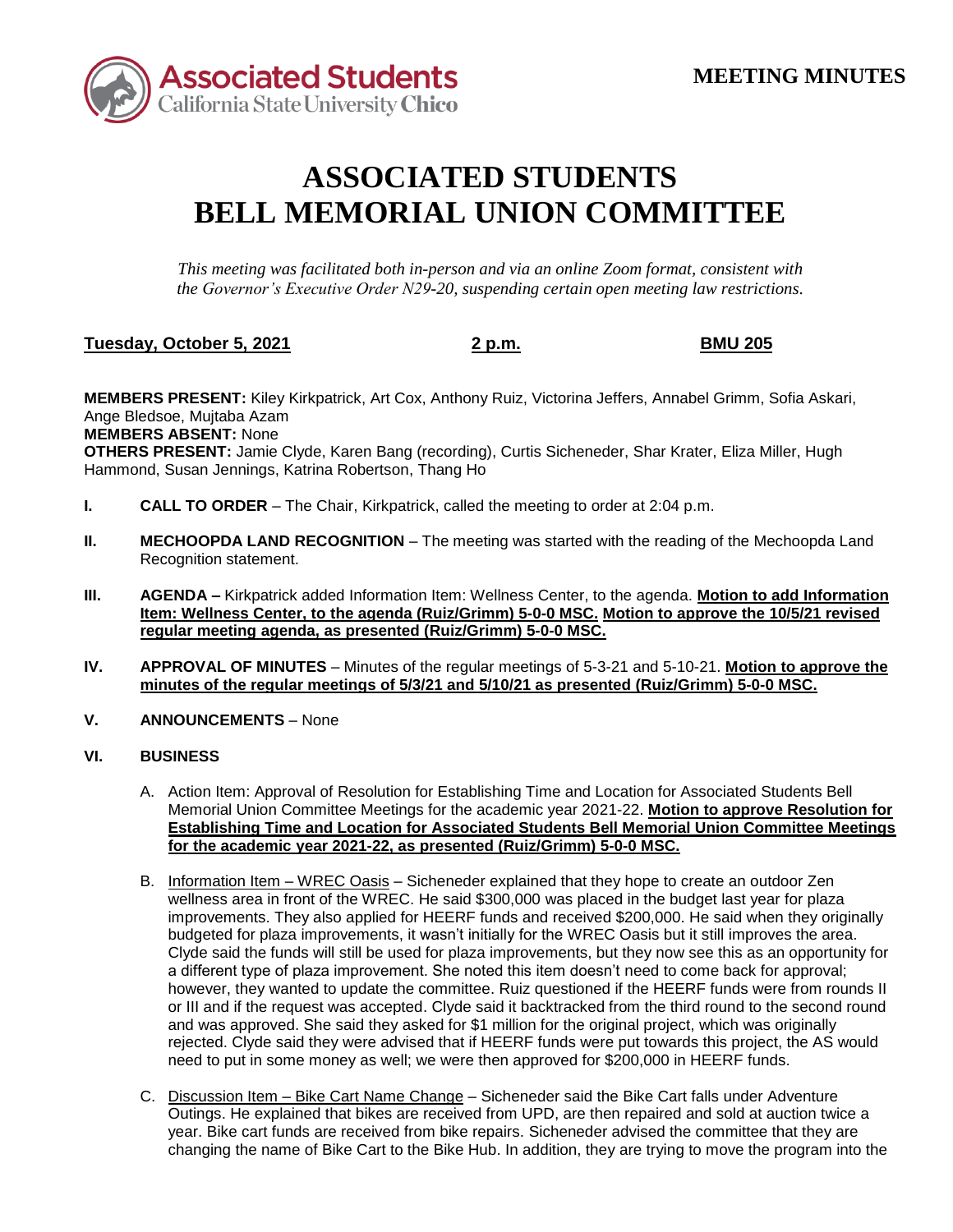and sell a few more items and serve our students better. Follett is working on the MOU currently, and they hope the move will be made later this fall. Kirkpatrick said this will be helpful to students, especially during Follett Bookstore, near the computer area, about 500 sq. feet. He said this would also allow them to stock the winter.

- D. Discussion Item: Department name change of AS Marketing & PR to AS Marketing & Design Clyde Marketing was originally designed, it was more graphic related. When Anna Paladini was hired, she was also tasked with marketing the whole organization. She now has two full-time career staff in her explained that the centralization of Marketing has brought about this name change. She said when AS department.
- Committee (BMUC) came up with the idea to rename some of the BMU conference rooms for cultural best to create a committee to come up with some new names for the conference rooms and a better way to celebrate California Indian Day. Kirkpatrick said she is in the beginning stages of putting together the noted that some names are benign, some are not. Krater offered her support, noting that when we talk about potentially renaming Sutter, that's a big piece involved with the University. She said this is an area E. Discussion Item: Renaming BMU conference rooms – Kirkpatrick said last year's Bell Memorial Union significance with the Mechoopda and tribal relations on our campus. She said she decided it would be committee. Sicheneder said Krater provided him with the names of the BMU conference rooms and we can easily control and appreciates their efforts.
- Statement –Sicheneder explained that the committee will be seeing these reports on a monthly basis regarding where the Union stands in terms of its budget. He said this 6/30/21 report encompasses the F. Discussion Item: 6/30/21 Combined Student Union and WREC/AO Summary Income and Expense entirety of last fiscal year 2020-21. He said 81.88% of the approved budget was expensed and they generated 113% of projected income. Income areas were a little higher than expected. Sicheneder said they had a conservative enrollment expectation and that was exceeded. Due to COVID, expenses were at or below what was projected. He noted that Small Equipment was over due to items that had to be purchased, such as laptops. Clyde said this was a very challenging budget year to work with and noted their strategy all last year was that they didn't know whether they'd be open or not. She said they started budgeting at 50%, hoping to be open in spring; however, that didn't happen. Clyde explained that FY 2020-21 was not a normal year and that's why there was such fluctuation. She noted they were conservative. Clyde said for this 2021-22 FY, they budgeted with a strategy that we'll be back 100%.
- G. Discussion Item: Local Agency Investment Fund (LAIF) and Certificates of Deposit for quarter ending 6/30/21 – Clyde said this report is provided quarterly and the money can't be placed in stocks so it's low risk, with low rewards. She reviewed the Student Union LAIF, noting the annualized return on investment was at 0.33%. There are no Union funds in Certificates of Deposit.
- H. Discussion Item: 6/30/21 Student Union Fund Capital Expenditure Report Sicheneder said this report is also provided quarterly, noting that everything purchased over \$5,000 goes through capital expenditures. He explained that this report is for FY 2020-21 and that not all capital expenditures that are approved are purchased. He reviewed the various purchases that were made throughout the year and also reviewed purchased not made (Azam joined the meeting at 2:36 p.m.).
- I. Information Item: Wellness Center Sicheneder said the previous BMUC members approved the idea of be for students only. Ruiz said a couple of years ago they were looking at it to be in the WREC but it was too expensive and questioned how expensive this project will be. Clyde said the dollar amount for the move forward we could get this done in the spring semester. Grimm said the AS is in a very healthy converting the BMU basement area in to a Wellness Center as they found there's an overwhelming need by students for this for rest, relaxation, financial wellness, etc. He said they've been working with campus on this project, although it was put on hold for a bit due to COVID. Sicheneder said they are now close to starting construction and they met with FMS yesterday. Due to increased costs such as for wood and labor costs, FMS advised them that the cost for this project would be increasing. He said they should get final numbers today and advised that the cost will be going up significantly. Sicheneder said this will be brought back to the committee for discussion/approval. Clyde said this is something the students wanted but it was very surprising to them how much more expensive the project has become. She said students want a proactive vs a reactive place to come to and take care of themselves and noted this space would BMU Wellness Center has gone up by about 50%, about \$400,000 more than originally anticipated. Clyde said we could wait a year or two to see if prices go down, but students are struggling right now and if we